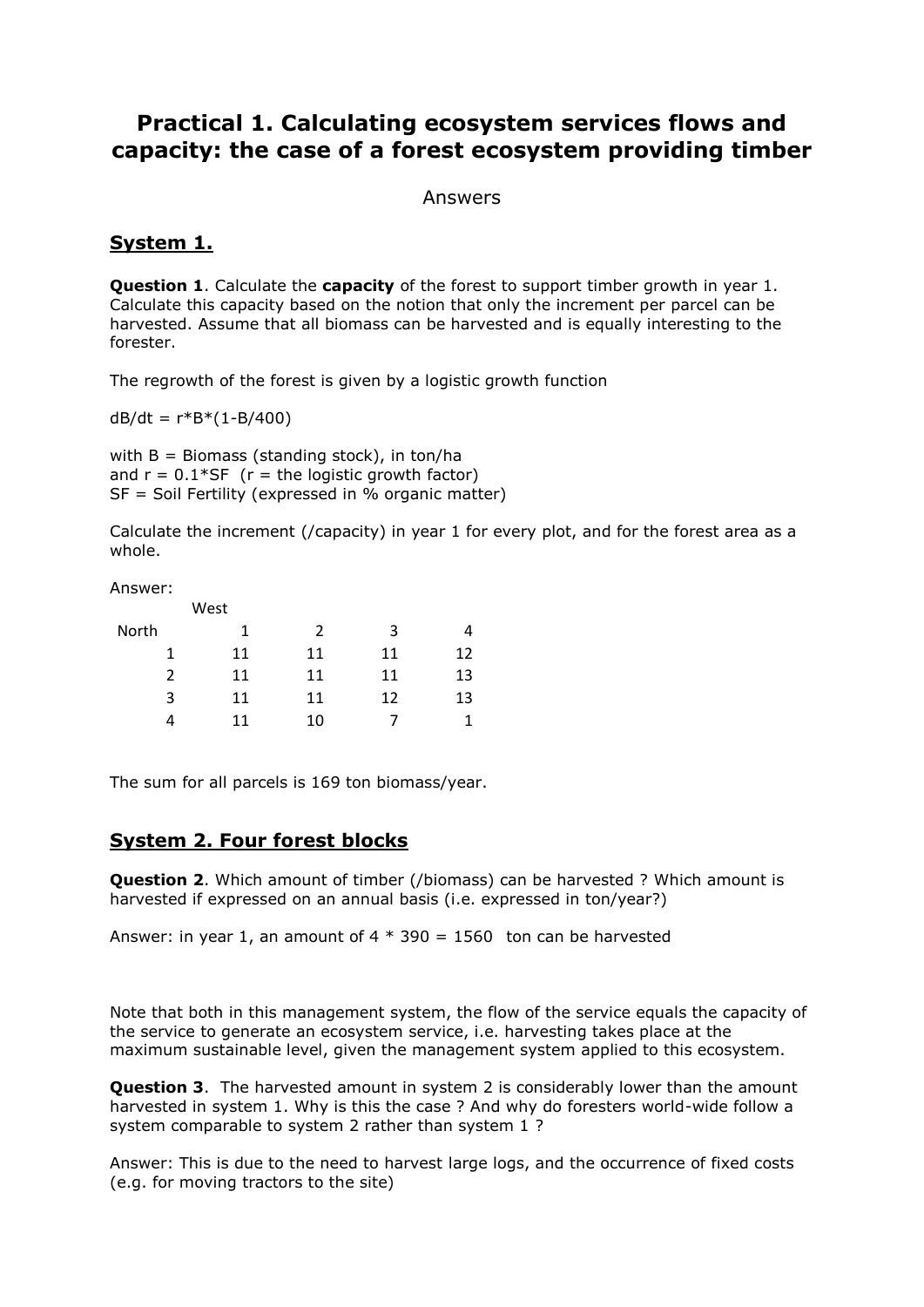## **System 1. heterogeneous forest blocks**

Now let's return to system 1, but assume that the biomass represents not standing stock of trees but standing stock (in kg/ha) of rattan, a Non-timber forest product. The logistic growth curve, we assume for reasons of simplicity, is the same.

Assume that 20 kg of rattan is harvested in year 1 in every plot. Assume that growth takes place prior to the harvest (i.e. harvest is at the end of the growing season).

**Question 4.** What is the flow of the ecosystem service 'supply of rattan'? And what is the difference between the actual harvest and the capacity to generate this service ?

Answer: The flow is 20 kg/parcel/year  $*$  16 parcels = 320 kg rattan/year.

The capacity is the same as in question 1, i.e. 169 kg rattan per year.

|       | West |               |    |    |
|-------|------|---------------|----|----|
| North | 1    | $\mathcal{P}$ | 3  | 4  |
| 1     | 11   | 11            | 11 | 12 |
| 2     | 11   | 11            | 11 | 13 |
| 3     | 11   | 11            | 12 | 13 |
|       | 11   | 10            |    |    |

The difference is  $320 - 169 = 151$  kg/year.

**Question 5**. What is the standing stock (i.e. a 'condition' indicator) in year 2 ?

Answer:

The standing stock in the beginning of the year (opening stock): 3214 kg rattan Regrowth: 169 kg rattan Harvest: 320 kg rattan Standing stock end of the year (closing stock):  $=3214+169-320 = 3063$  kg rattan

Now we will increase the complexity of the dynamics of the ecosystem. A low forest cover leads to enhanced erosion (note that soil organic matter contents gradually increase in a full grown forest, in this highly simplified equation)

**Question 6**. Assume that the harvest of rattan remains 20 kg/ha/year during a 5 year period.

Calculate the change in ecosystem capacity (to supply rattan) during this five year period.

See below. Note that the ecosystem is experiencing a positive feedback mechanism.